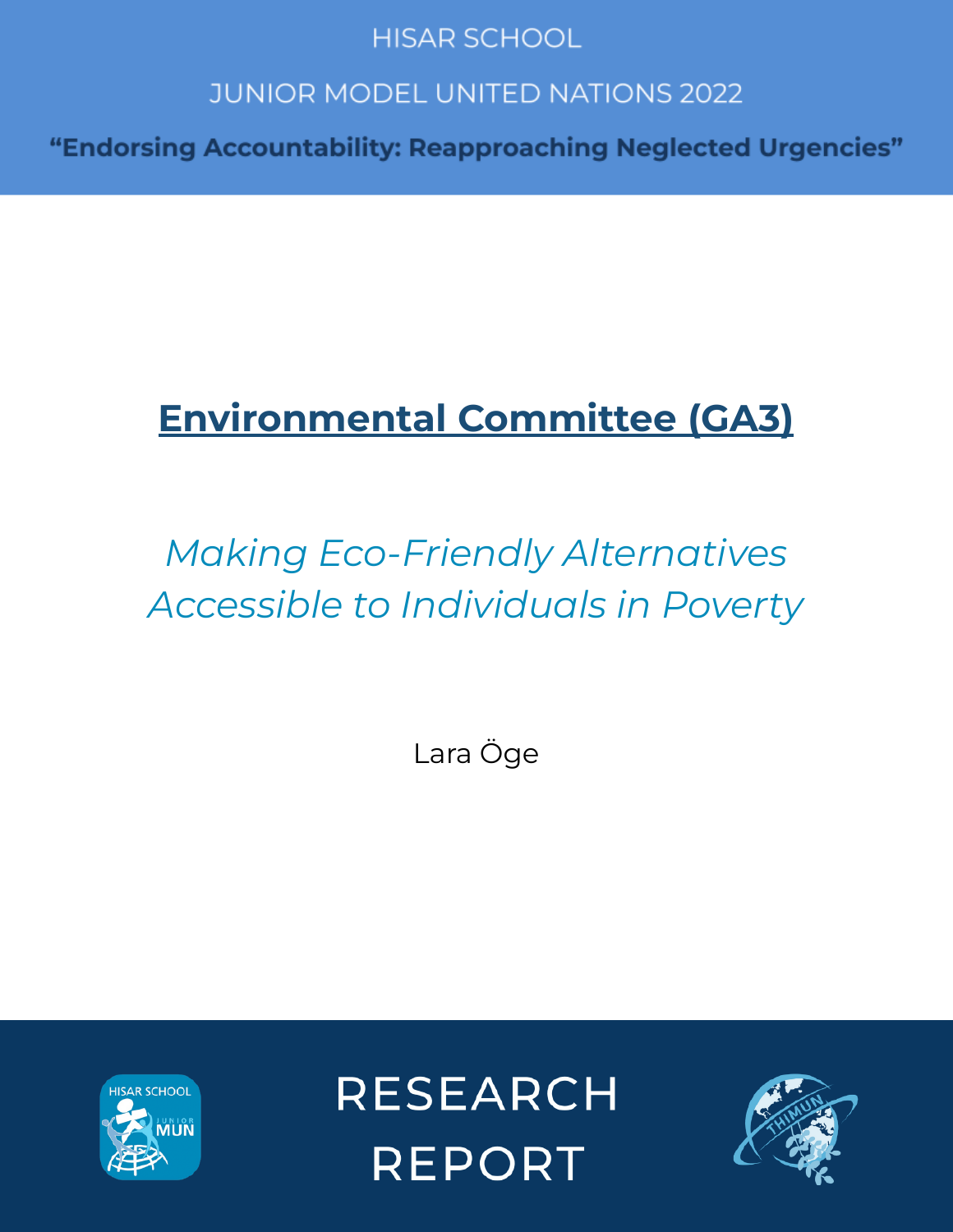**Forum:** Environmental Committee (GA3)

**Issue:** Making eco-friendly alternatives accessible to individuals in poverty

**Student Officer:** Lara Öge - Chair

### **Introduction**

Eco-friendliness has long been associated with living organisms, though its scope covers a wider spectrum of alternatives. Especially with the emphasis put on improving ecological sustainability by the United Nations' (UN) Sustainable Development Goals (SDGs), the issue has been acknowledged and is currently subject to thought by most Member States. However, poverty has been a significant obstacle in promoting sustainability and implementing eco-friendly solutions to widespread problems such as contamination and energy production. Taking the conference's theme of "Endorsing Accountability: Re-approaching Neglected Urgencies" into consideration, utilizing equitable solutions to rapidly eliminate the catalyzers of common ecological problems has become inevitable.

# **Definition of Key Terms**

**Sustainable Development Goals (SDGs):** They are a set of 17 interrelated goals regarding sustainability, calling the UN Member States to urgent action. The SDGs were set in 2015 by the UN General Assembly, and are designed to be met by 2030.

**Food and Agriculture Organization of the United Nations (FAO):** The FAO is a UN Specialized Agency established in 1945, in order to eliminate famine on a global scale and promote food security. It currently consists of 194 Member States and is actively working in over 130 countries.

**Environmentalism:** Concern about and action aimed at protecting the environment.

**Urbanization:** Shift of the residing population from rural areas to the city, which yields negative environmental consequences alongside economic benefits.

## **General Overview**

For decades, the political scene has put the blame on the consumer for lacking environmental consciousness, be it for waste output, energy consumption, or simply the use of plastic. While utilizing public transportation and occasionally switching off the power suffice and even lead to financial savings on a local level, steps such as transitioning to solar energy require notable investments for those in poverty. The UN's sustainable development agenda that was launched in 2015, therefore, aims to reduce poverty to tackle ecological problems while in a better state of welfare. On the other hand, improving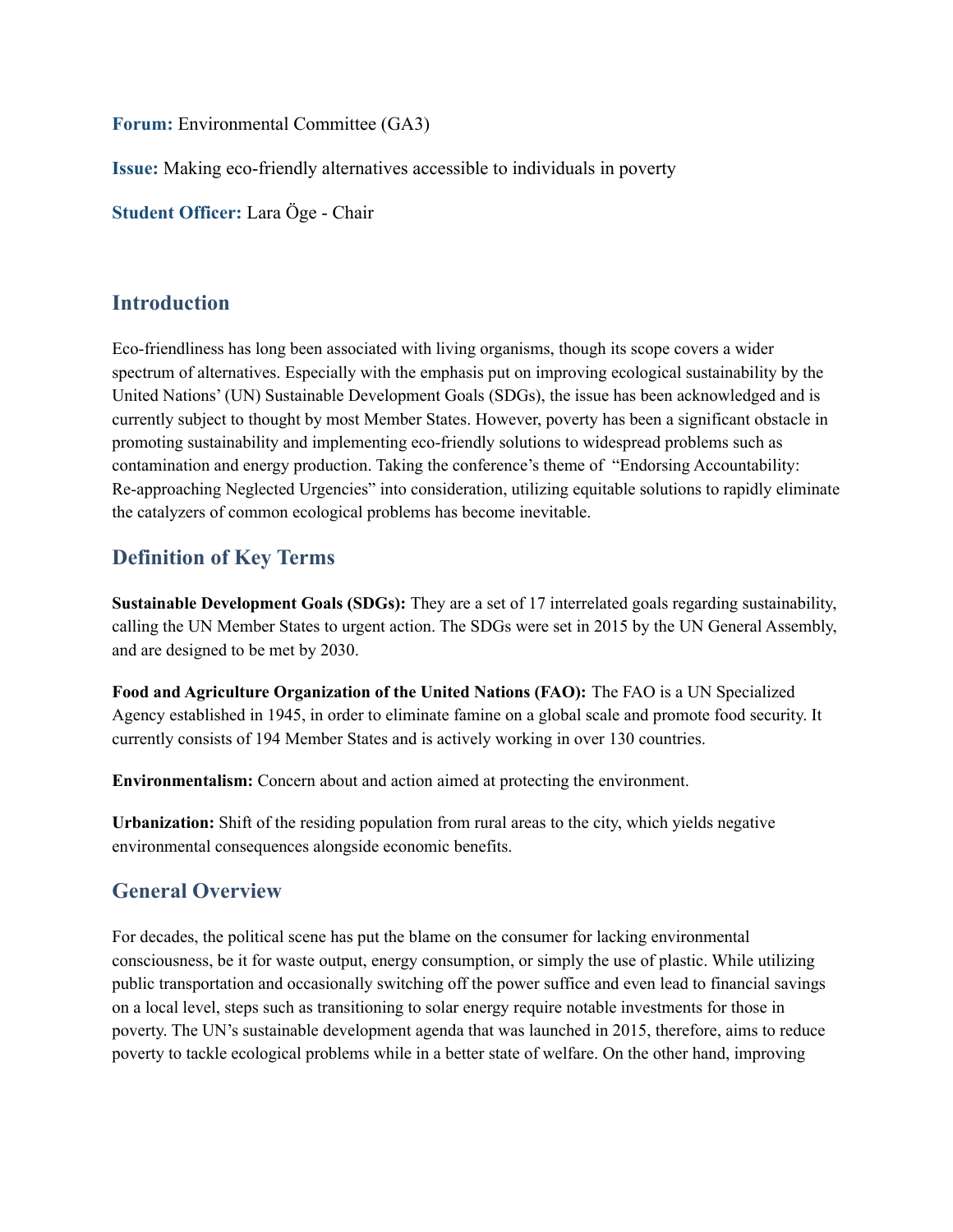financial welfare is a much broader and effective solution than improving accessibility to eco-friendly alternatives, but rightfully requires major planning, funds, and implementation.

Especially when survival necessities and frequently utilized items are at the risk of not being provided, sustainable alternatives are easily disregarded for their higher prices. Adopting a realistic approach to observe results in a shorter time span, the replacement of everyday items with their eco-friendly counterparts has been in high demand by civil organizations and political entities. A special sensitivity towards sanitation and menstruation products has lately been observed in the world, stemming from their cruciality and frequency of use. A common illustration is the nowadays wider use of reusable menstruation cups to substitute for hygienic pads. Although such examples are one-time financial investments that yield both ecological and monetary gains, they are mostly available in urban environments rather than smaller residencies.

The Food and Agriculture Organization of the United Nations (FAO) has perhaps been the closest involved body with the issue, working to connect sustainably developed cities with their rural surroundings to establish mutual benefits. These benefits include but have not been limited to agricultural supply chain benefits for the urban population and increased job opportunities for the rural population. With the recent statistics revealing an expected rise in urban population from just over 50% today to 68% by 2050, a larger portion of those in poverty will have already gained access to eco-friendly solutions or sustainability alternatives. For the fraction still deprived of access, there are several sectors like the sustainable fashion industry that have gained popularity and thus, prevalent use.



Worldwide urban and rural population (billions)

Image 1: The Global Rise of City Dwellers (UN World Urbanization Prospects)

Additionally, it is worth noting that although sustainability and lack of environmental consciousness have long reaching histories, the problems have mostly arisen from speedy urbanization. Today, as developing technology and political awareness is sufficient to tackle urbanization's negative impacts, the problem lies in regions affected by poverty. As much as solutions are easier put into action in developed cities, they are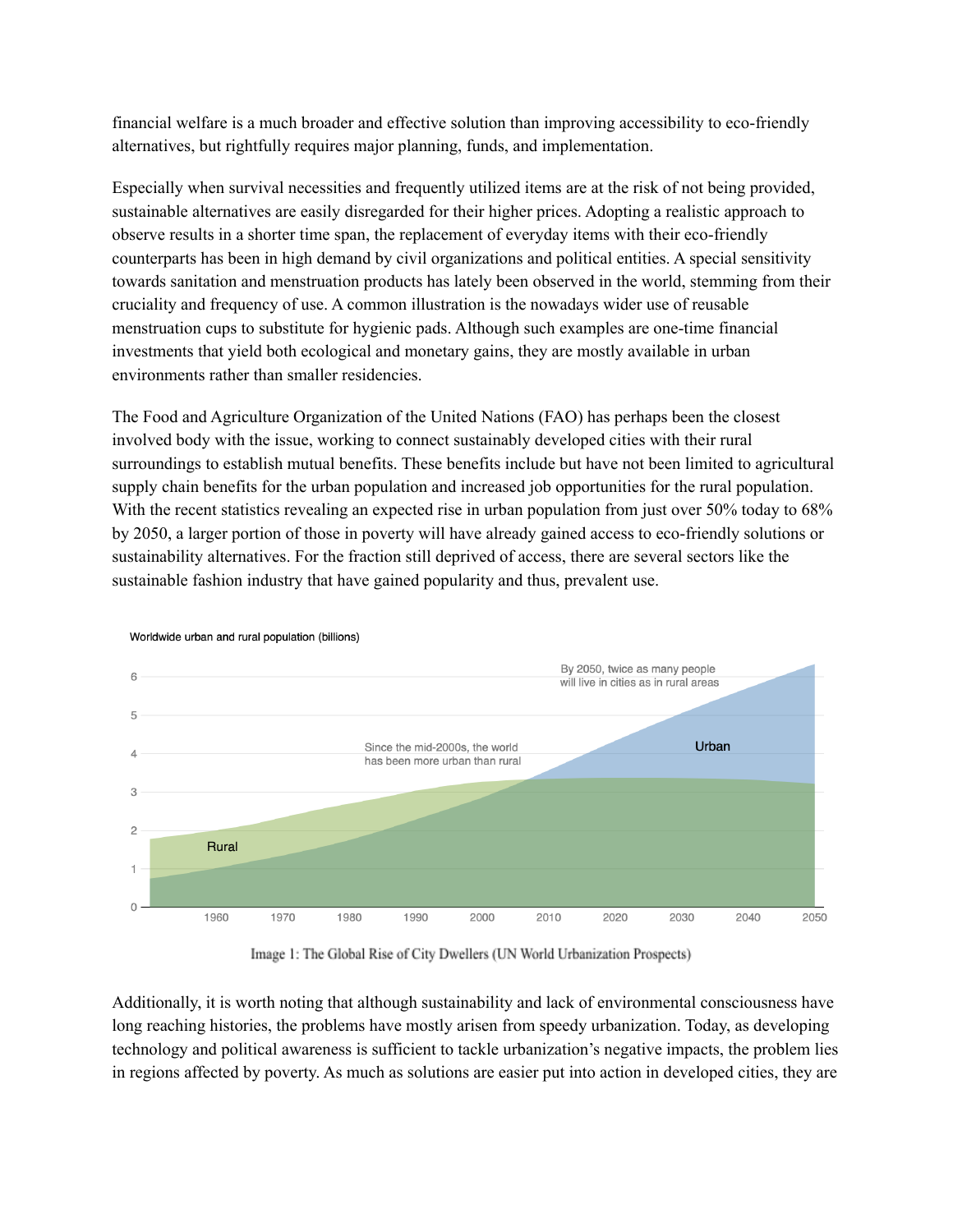difficult to implement in unreached territories. This results in a significant gap in governmental measures taken towards tackling this agenda item. Most solutions are carried out by smaller bodies or organizations.

# **Major Parties Involved and Their Views**

#### **Food and Agriculture Organization of the United Nations (FAO)**

This UN organ has focused on SDGs 2, 3, and 11, promoting sustainable nutrition and food systems alongside healthy urbanization. In 2019, the FAO has launched the Framework for the Urban Food Agenda, drawing attention to the multi-faceted approach towards eliminating malnutrition and lack of sustainable nutritioning in rural regions often swept by poverty. Its current efforts include but are not limited to meeting the 2030 Agenda of achieving sustainable nutritioning in all Member States.

#### **World Bank**

The World Bank has been concerned with the financial impact of promoting eco-friendly solutions in communities. With the projected climate change progress until 2030, it is estimated that its consequences and natural disasters may cost up to \$314 billion per year. While the UN promotes a shift towards sustainable urbanization to eliminate poverty, the World Bank's estimations indicate that the costly returns of climate change may push 77 million more people into poverty, posing challenges against urbanization goals.

#### **UN Department of Economic and Social Affairs (UN DESA)**

The UN DESA is driven by the 2030 Agenda to meet the SDGs. While the main objective is to bring Member States together and translate their political framework into economic and social action, the UN DESA is also involved in the General Assembly and Economic and Social Council's policy-making, raising awareness for sustainability and eradicating poverty.

#### **Finland**

According to the 2021 Sustainable Development Report by SDG, Finland is the leading Member State with a score of 85.90 on performance by SDG. This score can be interpreted as an achievement score of all 17 SDGs. However, what stands out is the close margins between the achievement of varying goals. This is evidence to the interwoven positive effects of promoting sustainability not only regarding eco-friendliness, but in the population as well.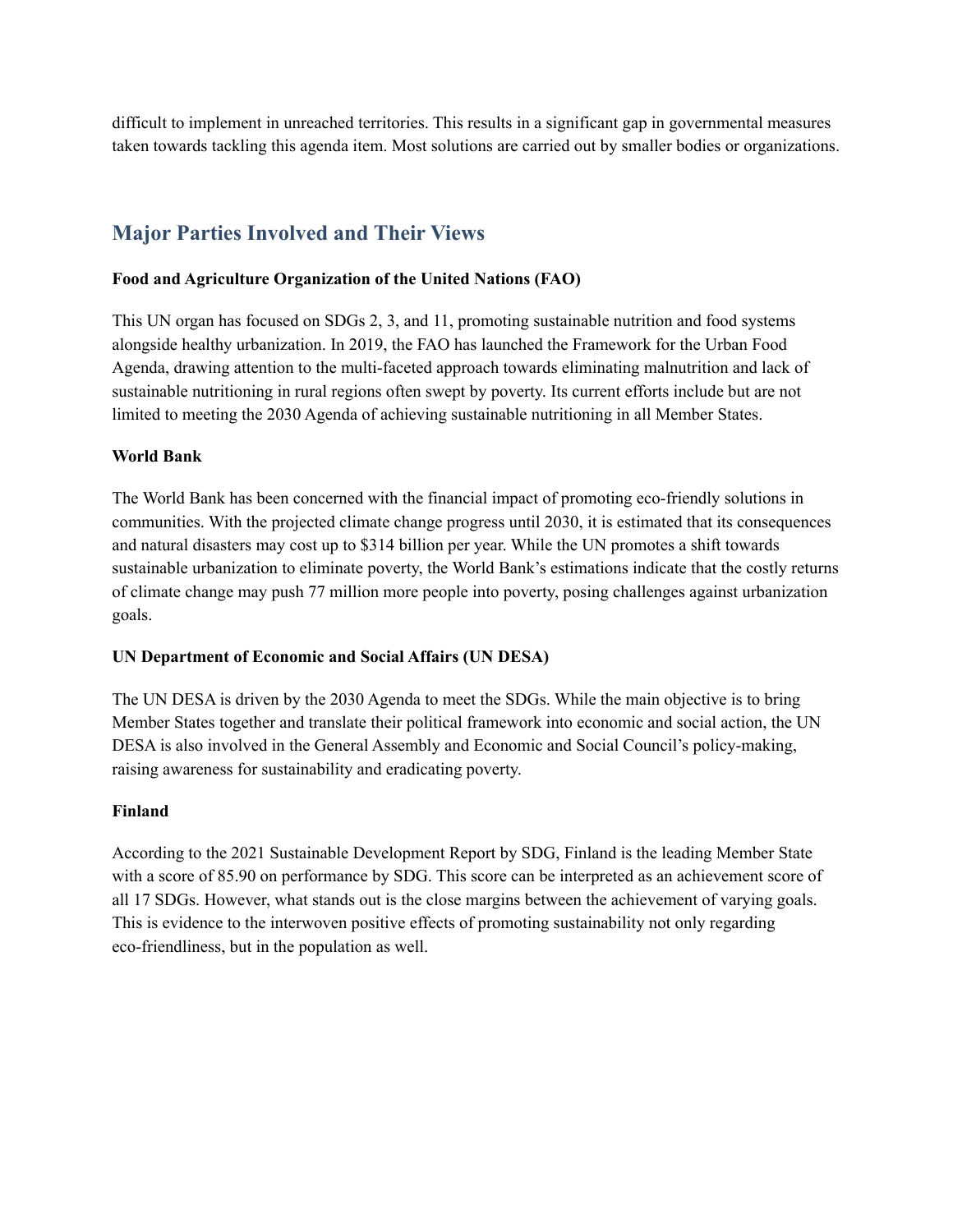# **Timeline of Events**

| June 5-16th, 1972   | UN Conference on the Human Environment and UNEP                                             |
|---------------------|---------------------------------------------------------------------------------------------|
| 1993                | First meeting of the UN Commission on Sustainable Development                               |
| 2000                | Launch of UN Millenium Development Goals                                                    |
|                     | Between 2000-2015, one of the primary goals was to eradicate extreme poverty<br>and hunger. |
| December 12th, 2015 | The Paris Agreement                                                                         |
| October, 2016       | Habitat III Conference                                                                      |

# **Treaties and Events**

*Resolution on "The Future We Want":* [A/RES/66/288](https://www.un.org/en/development/desa/population/migration/generalassembly/docs/globalcompact/A_RES_66_288.pdf)

*The Paris Agreement:* It is an international treaty on climate change that legally binds all signing Member States to work in cooperation to limit global warming to ideally below 1.5 Celsius degrees. Every 5 years, new goals and actions are introduced by individual countries. To illustrate, the treaty was signed in 2015, and in 2020, each country introduced its nationally determined contributions (NDCs) to the determined goals.

# **Evaluation of Previous Attempts to Resolve the Issue**

Previous legal action to promote eco-friendly alternatives have been strictly focused on urbanism. However, as urban life is rapidly developing with technological advancements, improved city planning and increased environmental consciousness, the implementation of measures regarding the issue are not so difficult in the city, but are rather a challenge for those in poverty. Little to none political action aimed at the rural and often poor population has been taken yet. Thus, the cruciality of the problem is intensifying, calling for immediate action and change.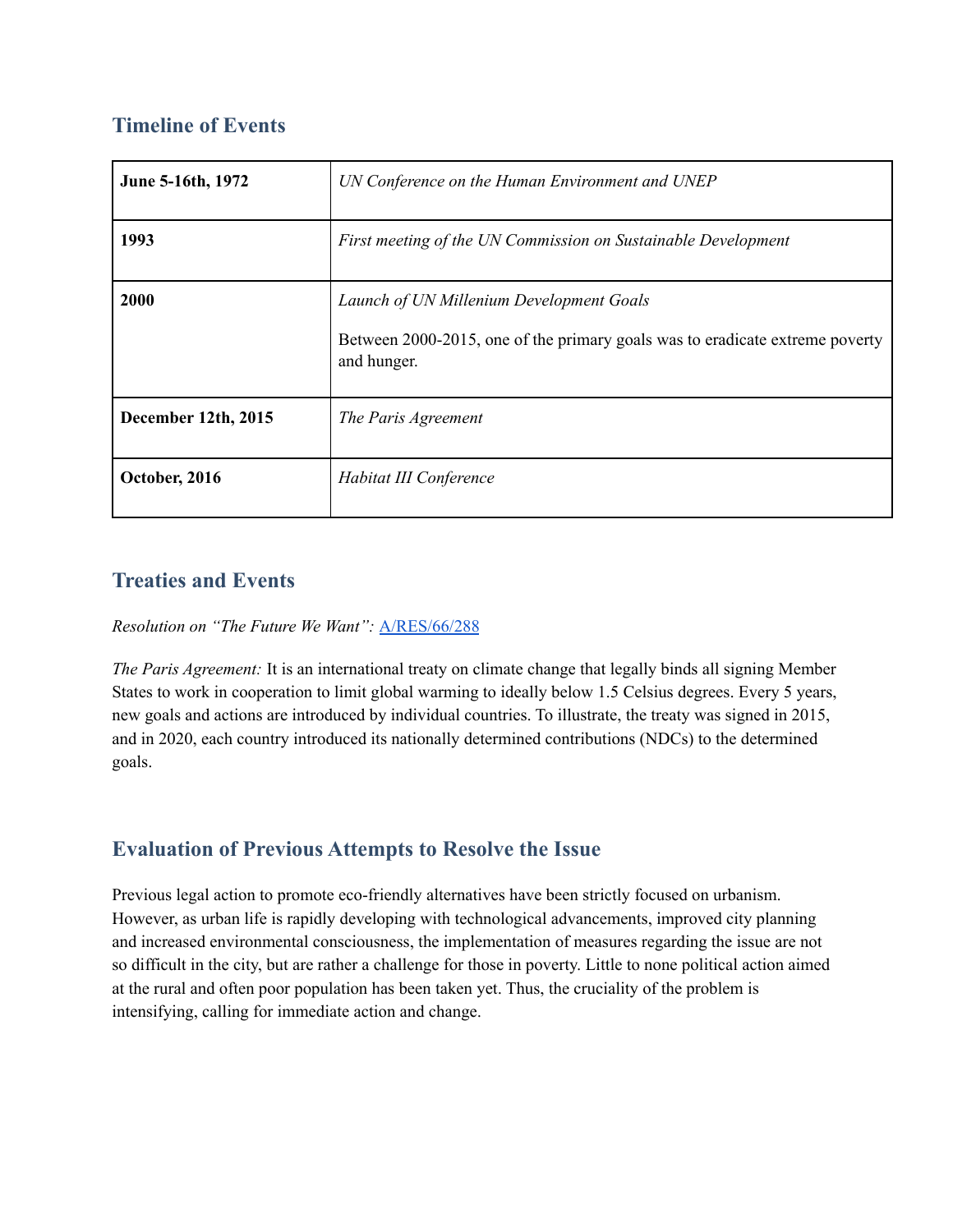## **Possible Solutions**

The SDGs are long-term goals, though they require continuous attention in the short-term as well. Therefore, when aiming to improve accessibility, it is vital that the broader SDGs are kept in mind, and that even short-term solutions contribute to one or more of the 17 goals.

On a daily basis, eco-friendly alternatives may easily be the replacement of daily utilized items. Delegates are encouraged to pay close attention to the nutrition and consumer habits of those in poverty and seek financially appropriate replacements that promote environmentalism. When doing so, it is inevitable that the COVID-19 pandemic and its financial outcomes are taken into consideration, bearing the supply chain disruptions in mind. Thus, cooperating with local non-governmental organizations (NGOs) is a great way to bypass often overseas supply chains and reduce poverty by supporting local businesses.

Additionally, with the aforementioned rise in urbanization, as even the poor are often obliged to move into the city and are struggling to sustain themselves financially, healthy urbanization is crucial. While the UN and its bodies are working to empower the population as it shifts from rural areas to the city, the consequences should not be disregarded and may serve as a starting point for legislative change.

# **Bibliography**

2013, pp. 2–79, *Accessibility and Development: Environmental Accessibility and Its Implications for Inclusive, Sustainable and Equitable Development for All*.

A/RES/66/288 ed., United Nations, *The Future We Want*.

"About FAO." *Food and Agriculture Organization of the United Nations*, https://www.fao.org/about/en/.

"About Us." *United Nations*, United Nations Department of Economic and Social Affairs, https://www.un.org/en/desa/about-us.

"Environmentalism." *Environmentalism Noun - Definition, Pictures, Pronunciation and Usage Notes | Oxford Advanced Learner's Dictionary at OxfordLearnersDictionaries.com*, https://www.oxfordlearnersdictionaries.com/definition/english/environmentalism.

FAO. "FAO Framework for the Urban Food Agenda." *Sustainable Development Goals*, 2019, https://doi.org/10.4060/ca3151en.

FAO. "Five Ways to Make Cities Healthier and More Sustainable." *Food and Agriculture Organization of the United Nations*, https://www.fao.org/fao-stories/article/en/c/1260457/.